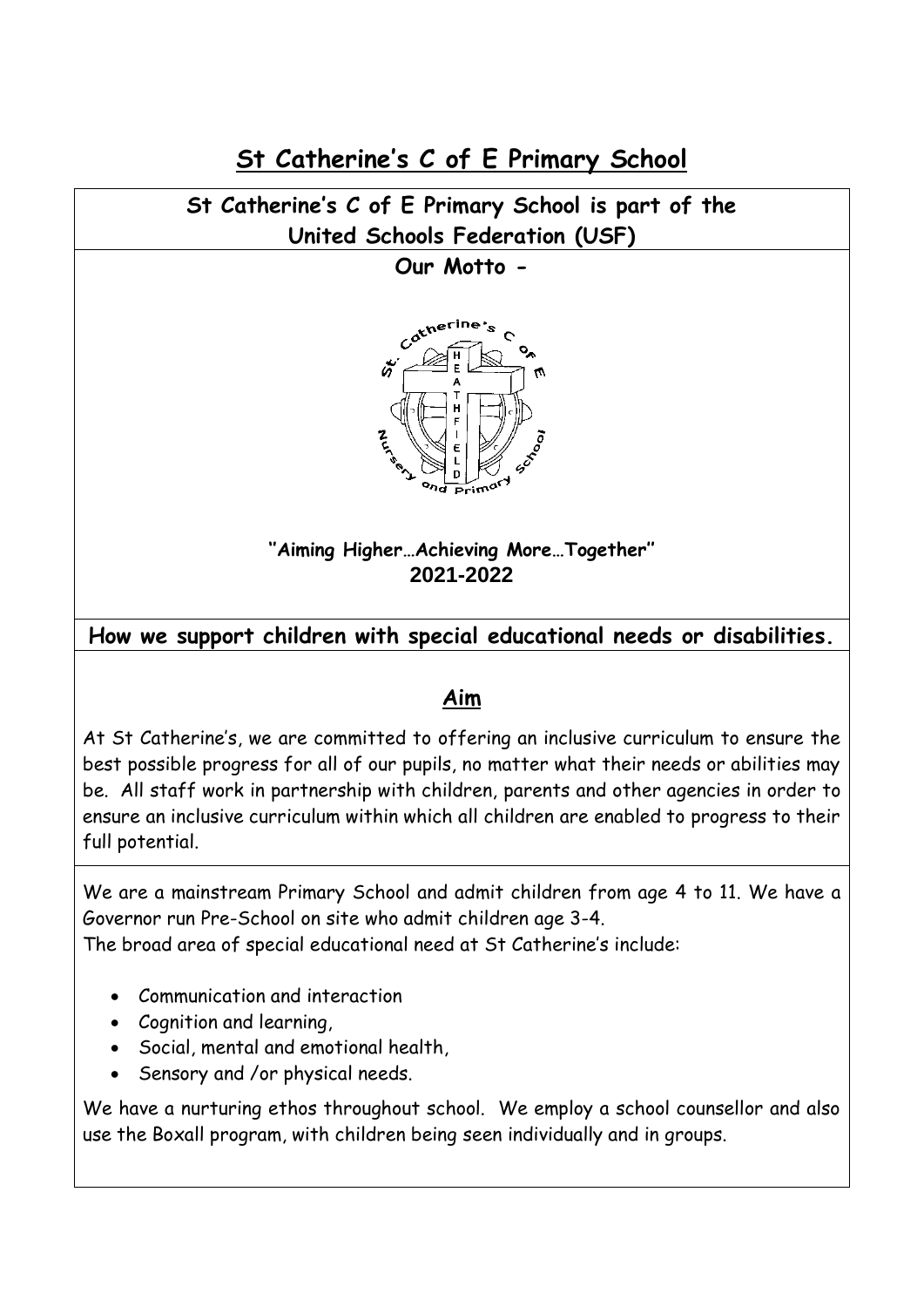#### **How will both you and I know how my child is doing?**

- Continuous monitoring of classroom provision.
- Pupil progress meetings six times a year, National Curriculum levels and P levels.
- Discussions with parents, either informally or at parent's evenings.
- At the end of each Key Stage, national Standard Assessment Tests (SATs).
- Some children have an Individual Learning Plan, or a TAF (Plans written within a Team Around a Family) which are reviewed and renewed at least three times a year.
- Education, Health and Care Plans (which replaced Statements of Special Educational Needs) are formally reviewed once a year.
- Children are screened in Reception to ensure their speech and language is age appropriate.
- Boxall assessments monitor individual's emotional needs.
- Strengths and difficulties questionnaires are used to monitor some short term interventions.

## **How will you help me to support my child's learning?**

The school is committed to early identification of special educational needs and adopts a graduated response to meeting those needs.

The class teacher identifies a concern if a child is not progressing at an expected rate in one or all areas of learning or in their behaviour. The class teacher will then consult with the Special Educational Needs and Disabilities Coordinator (SENDCo) or Assistant SENDCo, in order to decide whether additional and / or differentiated provision is necessary. Consultations between teachers, the SENDCo and the Assistant SENDCo take place three times a year, but additional conversations are held when needed.

Parents may raise concerns about their child at any time and meetings can be arranged if necessary.

If additional and / or differentiated provision is necessary the child will be recorded as having SEN support.

Additional provision provided for the child that goes beyond differentiation within the classroom will be recorded on an ILP. The ILP will usually focus on 3-5 targets that have been discussed with both the child and their parents/guardians. The child will work through these targets assisted by a member of staff. These will then be reviewed, with the child and parents, three times a year and the outcome recorded so that new targets can be set.

If the school has evidence that a pupil is making insufficient progress despite significant support and intervention, we may seek further advice and support from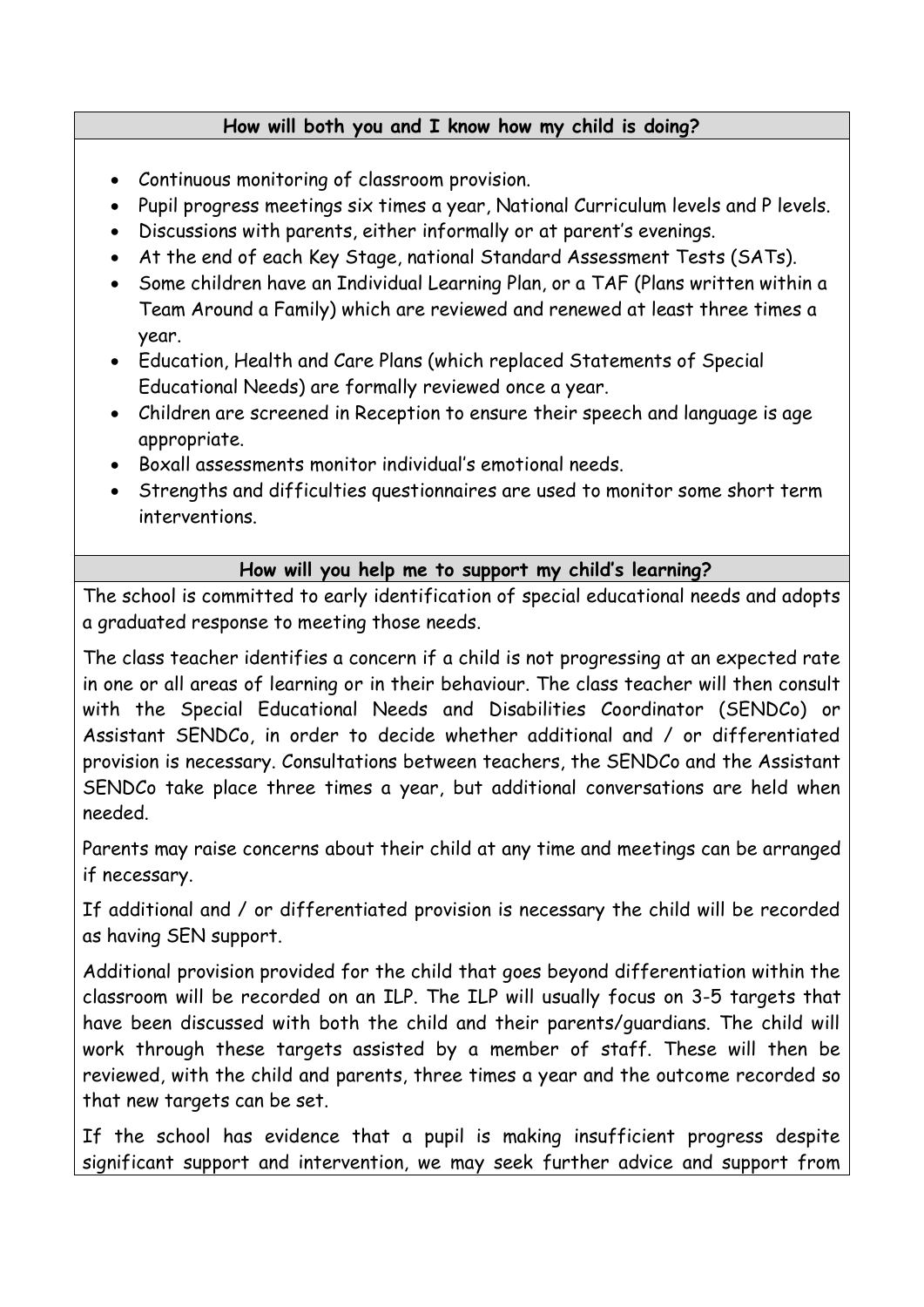outside professionals. Pupils and parents will be fully involved and kept informed about the involvement of external agencies and proposed interventions*.* For those children who need further support the SENDCo may then apply for an Education Health Care Plan.

For pupils who have an EHCP, their progress and the support outlined in their plan will be reviewed annually and a report provided for the Local Education Authority.

## **What should I do if I think my child may have special educational needs?**

- i. Informal contact with your child's teacher.
- ii. A request to meet the Assistant SENDCo or SENDCo.
- iii. A request to meet with the Head of School.
- iv. A request to meet with the Executive Headteacher.
- v. Letter to Governors.

**How are the school governors involved and what are their responsibilities?**

The head teacher and the governing body set targets and specific criteria for the success of the SEND Policy. The allocation of resources within the school is based on an annual audit of need.

The governing body reviews the Policy and reports annually on the allocation of available resources and the success of the Policy in meeting SEND.

The SEND Governor meets regularly with the SENDCo.

## **The SEND Governor for the school is Mrs Elizabeth Thompson.**

## **How will the school staff support my child?**

All adults in the school are clearly focussed on helping your child to flourish and make the best possible progress. Teachers are responsible for children's learning and progress, but they work with school leaders, teaching assistants (TAs) and other support staff towards providing the best possible education for your child. We will make sure that children are safe, listened to and treated kindly, fairly and with respect.

**How will the curriculum and learning environment be matched to my child's needs?**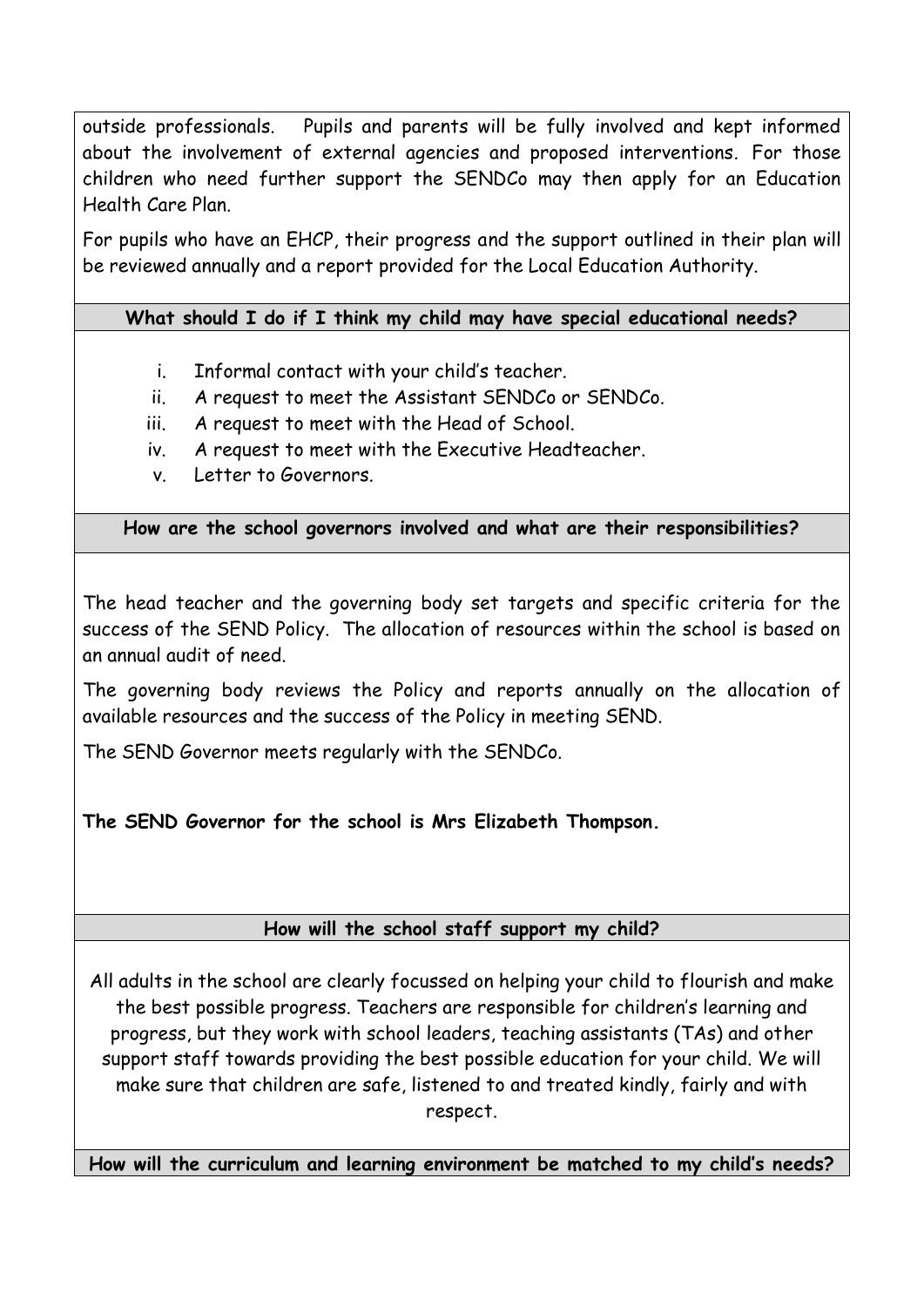Teachers plan lessons to meet the needs of all the children in their class, In doing this, they plan a range of activities so that all children can learn as well as possible. Sometimes, children with SEND will receive extra support in class from another adult, such as a TA (teaching assistant). They may also receive extra equipment or other resources that will enable them to learn more quickly. On other occasions, children may be taken out of class to receive extra support, in the form of a special programme or activity. Normally these programmes are for a short time and for a specific purpose. At the end of the programme, we assess how well it has helped the child and decide on the next steps.

**What are the different types of support available for children with SEND at the school?**

- High quality teaching that is differentiated and personalised.
- Small group work.
- Emotional support delivered in a small group or individually by a TA or the School Counsellor.
- Specialist group work run by an outside agency.
- Individual support by school staff or an outside agency.
- Specialist equipment, such as sloping desks, specialist seating or ICT may be provided, depending on the needs of the child.
- Extra time, a reader or a scribe may be requested for SATs in Year 6.
- In pre-school, Nursery Plus intervention may be utilised

**How will my child be included in activities outside the classroom including school trips?**

There is a range of extra-curriculum activities, at St. Catherine's, open to all children, as well as school visits, organised as part of the curriculum. We make every effort to ensure all children have the opportunity to take part in all activities we offer. Extra meetings are arranged with parents and carers before trips and residentials. All children take an active role in all areas of school life.

### **What support will there be for my child's overall well-being?**

At St. Catherine's C of E Primary School all children's emotional well-being and happiness is of the utmost importance. The school uses the Boxall programme, which is a specific way of working with all children that helps to develop their social and emotional well-being, enabling them to engage with life and learning. It supports them in becoming more self-assured, capable and adaptable. It can also address any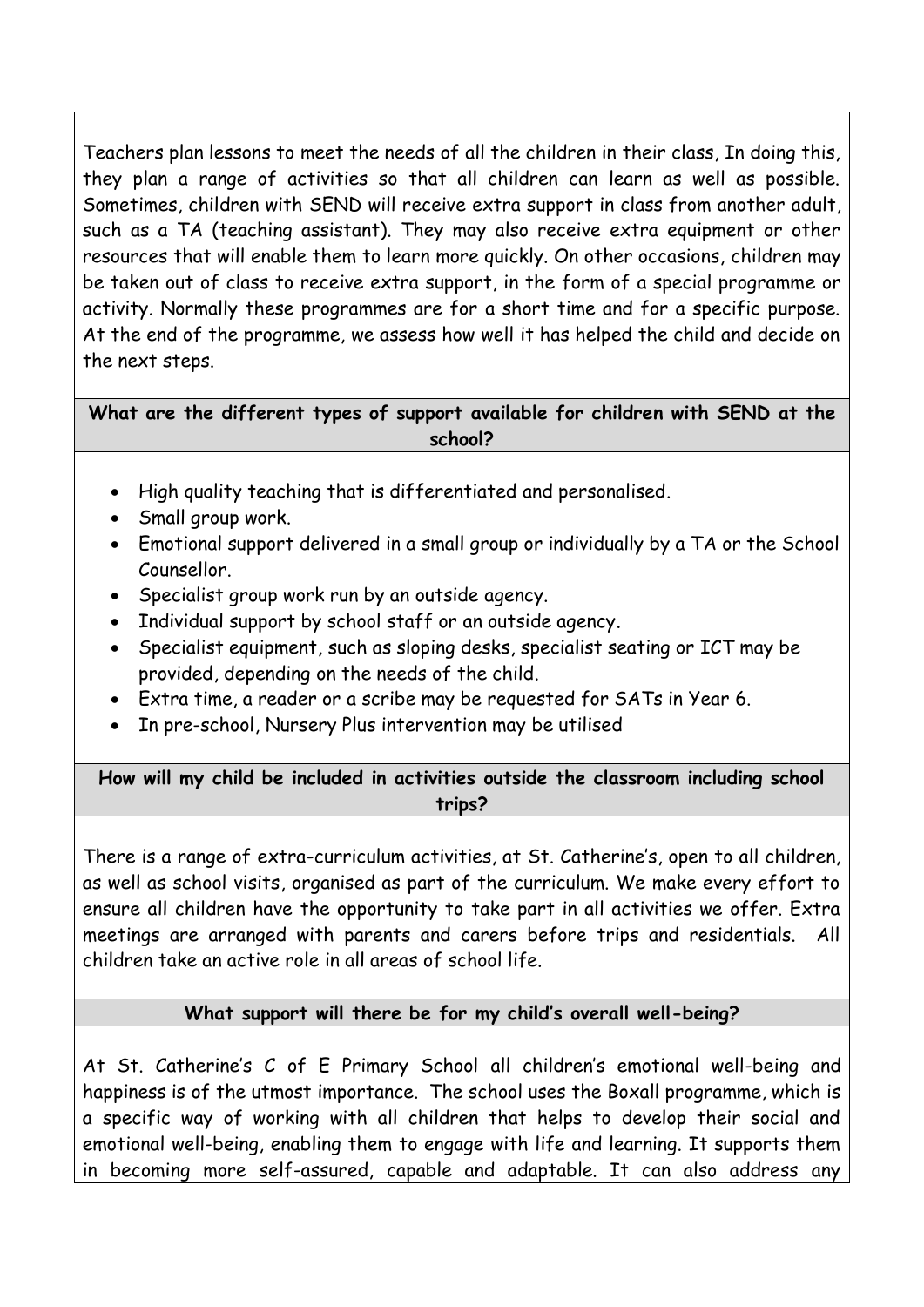troubling behaviours providing a firm foundation for academic attainment. Children are taken out to work in small groups or individually on Boxall programmes of work. Boxall assessments are carried out by school staff, to provide these programmes of work.

Children and parents can also access the School Counsellor, who can be contacted through the school office.

Extra Curricular activities also support the emotional development of children, with activities such as mountain biking, diving and climbing being offered to Years 5 and 6 on a weekly basis.

### **Who is the School Counsellor?**

The school Counsellor is Mrs Julie Sandover.

#### **What specialist services and expertise are available at or accessed by the school?**

- Staff training needs are identified and met, at least annually.
- Training can be for the whole school or Federation, or for staff who are working with certain children.
- The SENDCo, Assistant SENDCo and relevant outside agencies provide advice and training to staff to ensure children's individual needs are met.
- All teachers are responsible for the needs of the children in their class. All teachers are teachers of children with special educational needs.
- When a child starts at the school, transitional meetings are arranged to ensure the child's needs are met.

#### **Outside Agencies who are available at or accessed include:**

- Southern School Nurse Team (0333 2341 901)
- CAMHS
- Early Help
- Health Professionals including the Bladder and Bowel Team, Paediatricians, Orthoptist, Community Nursing Service, Occupational therapists, Physiotherapists
- Charlotte Vaughan-Goodchild, Speech and Language Therapist
- Educational Psychologists Dr Esther Maher (Devon) and Dr Melanie Simons (Private)
- Behaviour Support Team
- Communication and Interaction Team
- Outreach for Physical Difficulties
- Hearing and Visual Impairment Advisory teachers
- Nursery Plus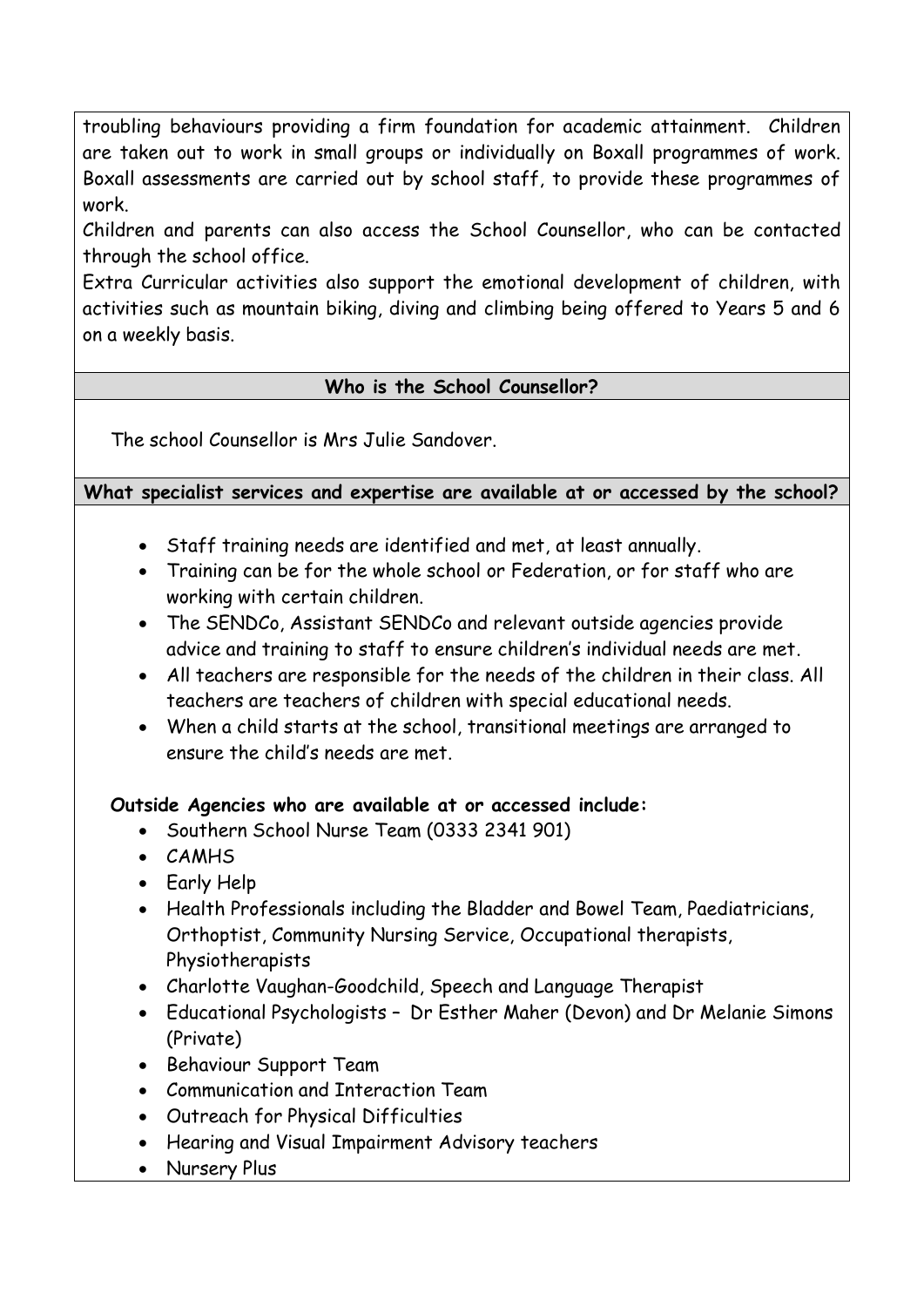• Devon Information, Advice and Support (Impartial support for parents with children with SEN) www.**devon**[ias.org.uk/](http://www.devonias.org.uk/)

We make sure that our staff are well trained to enable them to support children with SEN. When we introduce a new programme or intervention, we first make sure that those who will deliver it to children are thoroughly trained. This allows us to be flexible and adapt to the needs of children with SEN that we may not have dealt with before.

**Recent training includes:** Training regarding the recent changes in SEND following the SEN Code of Practice: 0 to 25 years (2014), for the SENDCo, Assistant SENDCo and SEND Governor, Thrive training, Numicon (a maths resource), Training on supporting maths in the classroom (TAs), Safeguarding training, Dragon Naturally Speaking (a voice activated dictation program, for children who need alternative ways of recording), Language Training – Blank Levels, Mentoring training, ASD in girls, Sensory Workshop with Virgin Care, stammering workshop, Spelling support, ERR (Early Reading Research), Autism training (DEAP), Fun Fit, Widgit training, Early Help - Right for Children, EH4MH (Early Help For Mental Health), Domestic Violence training, Safeguarding Level 2 and 3, EHCP training, LGBT training, Language training (DEEP).

## **How accessible is the school both indoors and outdoors?**

St Catherine's C of E Primary School and Pre School is largely on a flat site and easily accessible to all learners.

We always take reasonable and necessary steps to meet pupils' needs by using a variety of approaches and planning reasonable adjustments for disabled pupils, enabling our pupils to take as full a part as possible in all the activities of the school. We always make reasonable adjustments to ensure the school environment and its activities are as accessible and welcoming as possible for pupils, staff and visitors to the school. We are also committed to ensuring staff with a disability have equality of opportunity.

### **What is a SENDCo?**

A SENDCo is a Special Educational Needs Co-ordinator. The SENDCo is a specially trained teacher. Their main jobs are to identify children's special needs and help organise support for them. They also work with parents, teachers and other professionals who may be involved.

The Assistant SENDCo works under the direction of the SENDCo.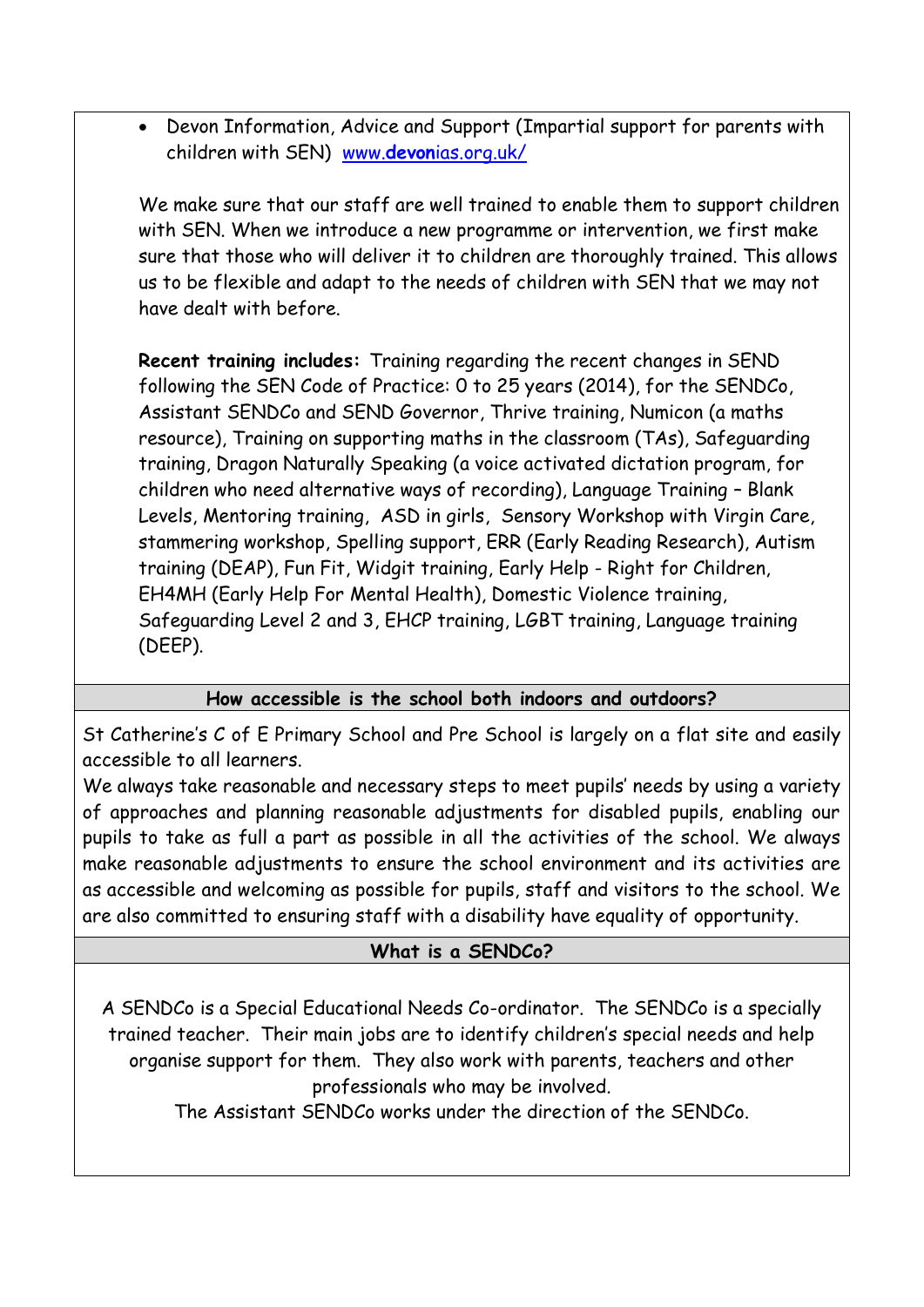### **Who is the SENDCo for St.Catherine's and how can they be contacted?**

St Catherine's SENDCo is Miss Karen Bristowe. The Assistant SENDCo is Mrs Charlotte Williams and Mrs Kate Noone. You can contact both through the school office.

#### **How are parents involved in the school?**

- Daily contact with teachers at the start and end of the school day.
- Parent's Evenings three times a year, to discuss pupil's progress.
- Regular TAF meetings (Team Around the Family).
- Annual Reviews of Education Health Care plans.
- School events such as assemblies, sports day and school productions.
- Parent readers and helpers for school trips.

### **How are children with SEN involved in planning their learning?**

Children are involved in the writing and reviewing of their ILP and deciding what targets they should set for themselves. They also contribute to the annual review of their EHCP, if they have one.

#### **What do I do if I'm not happy about something to do with my child?**

We would encourage you to come and talk to us about any concerns or problems that you have. In almost all cases, we will be able to resolve any issues quickly. If you are still unhappy and feel that the matter is unresolved, then the school's complaints procedure can be found on the website ( www.stcatherines-heathfield.devon.sch.uk)

### **What is the Local Offer?**

Local authorities are required by the Government to set out and publish a 'Local Offer'. The purpose of the 'Local Offer' is to provide clear accessible information about services available in the area, for parents and young people. The local offer must

- Provide information on provision from birth to 25 across education, health and social care.
- Make clear the options that are available at a community level right through to specialist and targeted services for children and young people with more complex needs.
- Be developed in conjunction with parent and carers and young people.

Devon County Council are committed to ensuring that all children and young people have a good start in life. Some children and young people have special educational needs and/or disabilities (SEND) and these differing needs mean varied levels of support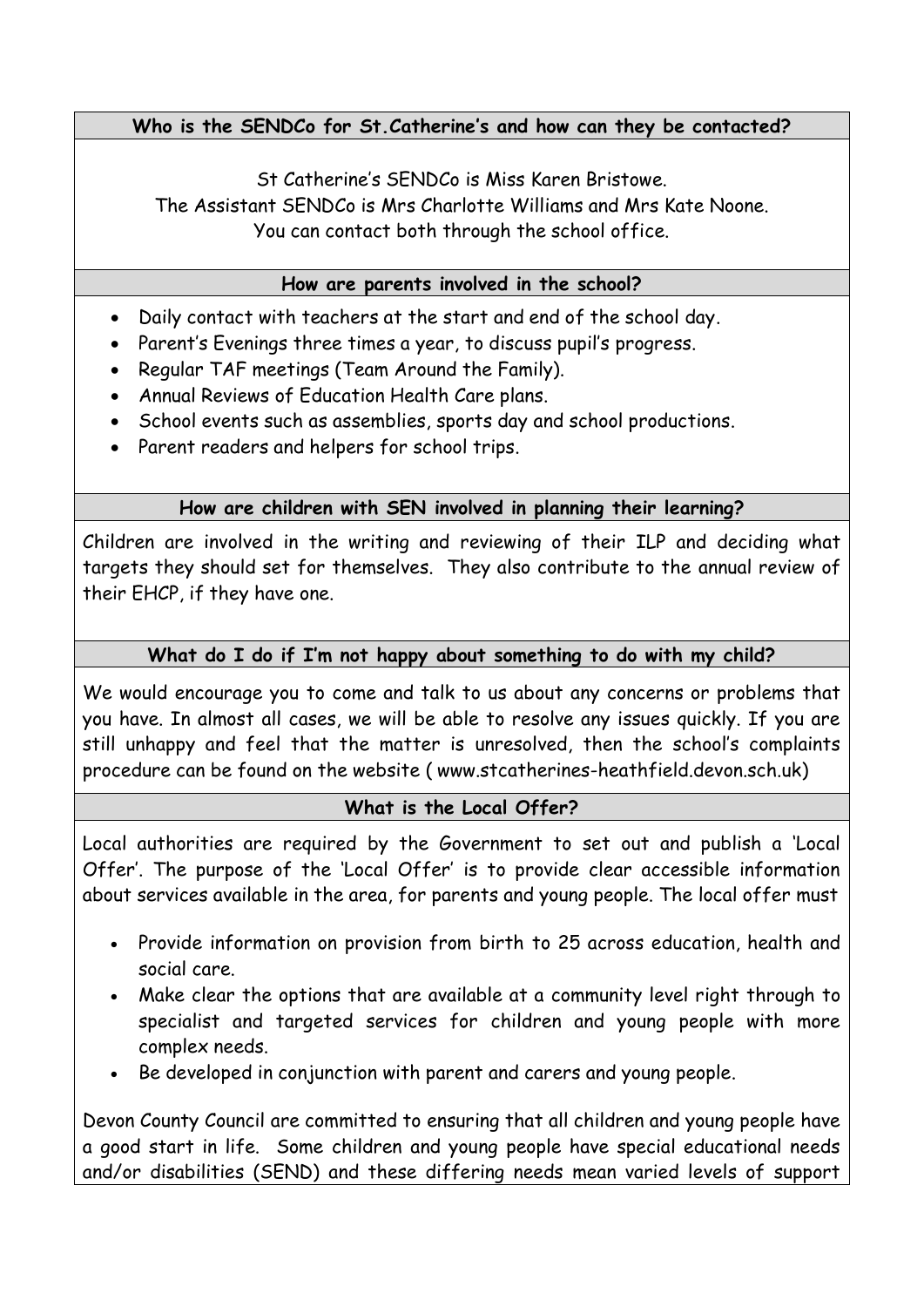may be required at different times. To read more about the Devon Local offer click on the link – <https://new.devon.gov.uk/send/>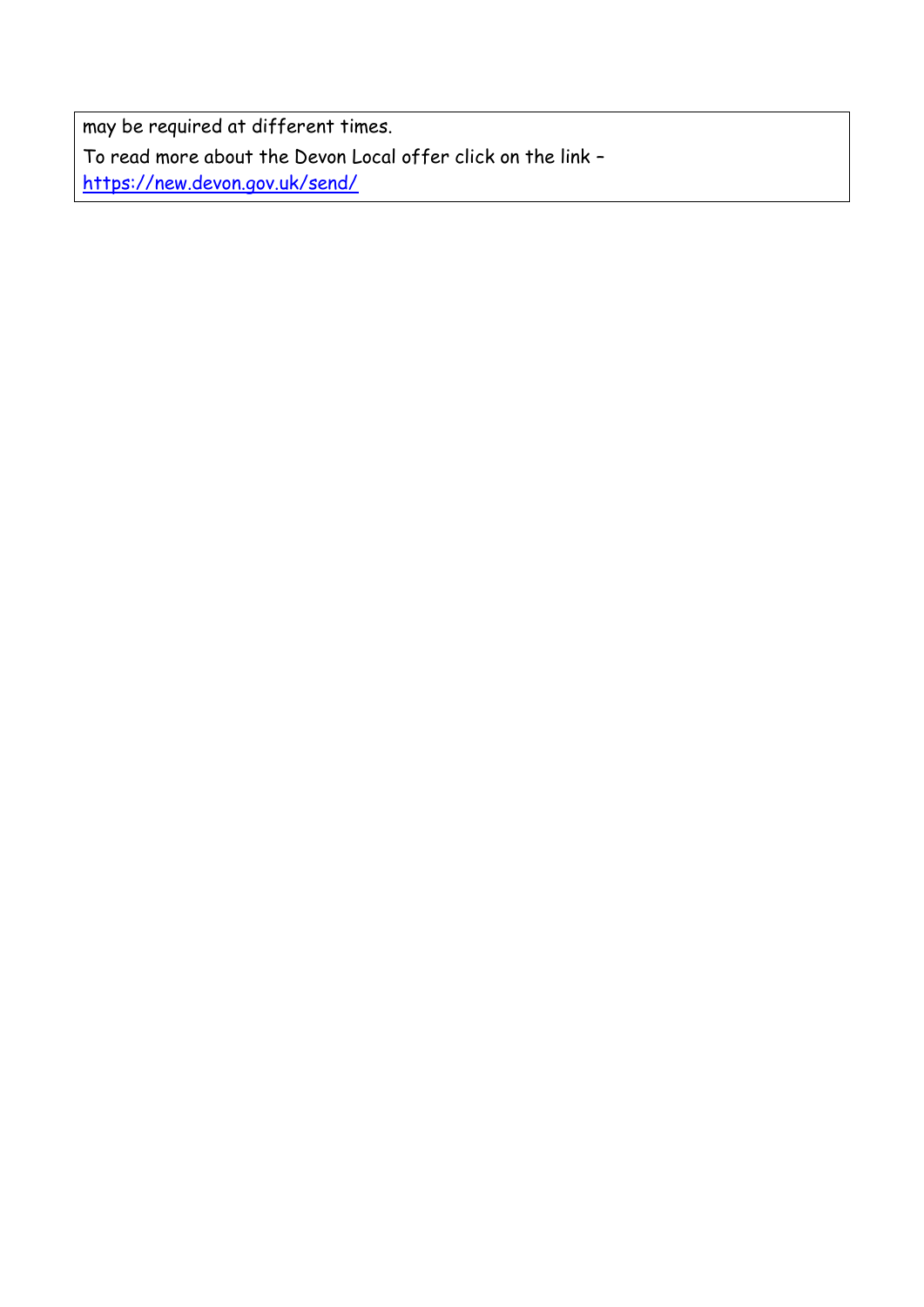|  | How will the school prepare and support my child to join the school, transfer to a new setting or to the next stage<br>of education and life? |  |  |  |  |  |
|--|-----------------------------------------------------------------------------------------------------------------------------------------------|--|--|--|--|--|
|  |                                                                                                                                               |  |  |  |  |  |

| Year                                                                                            | Transition support for all                                                                                                                                                                                                                                                                                                                                                                                                                                                           | Additional transition support                                                                                                                                                                                                                                                                               | Individual transition support for                                                                 |
|-------------------------------------------------------------------------------------------------|--------------------------------------------------------------------------------------------------------------------------------------------------------------------------------------------------------------------------------------------------------------------------------------------------------------------------------------------------------------------------------------------------------------------------------------------------------------------------------------|-------------------------------------------------------------------------------------------------------------------------------------------------------------------------------------------------------------------------------------------------------------------------------------------------------------|---------------------------------------------------------------------------------------------------|
|                                                                                                 | pupils                                                                                                                                                                                                                                                                                                                                                                                                                                                                               | for pupils with SEN                                                                                                                                                                                                                                                                                         | pupils with complex / specific needs.                                                             |
| Pre-admission<br>( include all activities<br>undertaken to<br>prepare pupils prior<br>to entry) | New pre-school children visit<br>$\circ$<br>with parents prior to starting<br>Pre-school children have free<br>$\Omega$<br>access to Reception class<br>regularly<br>Foundation stage teachers<br>with TA make home visit to<br>each child<br>FS children have a range of<br>$\circ$<br>entry options:<br>Full-time<br>2 weeks of part time, 1 week<br>mornings and 1 week mornings<br>with lunch)<br>Pre-school liaison meeting,<br>where all staff meet to<br>discuss new children | SENDCO visits pre-school<br>$\circ$<br>and nurseries<br>SENDCo meets parents of<br>children on SEN register for<br>pre-entry discussions<br>Extra visits arranged for<br>$\circ$<br>children where deemed to be<br>beneficial<br>New reception children<br>discussed at Multi Agency<br><b>Task Meeting</b> | o Early external agencies e.g. Speech<br>and Language/ Advisory Teacher<br>Service, Portage, CITs |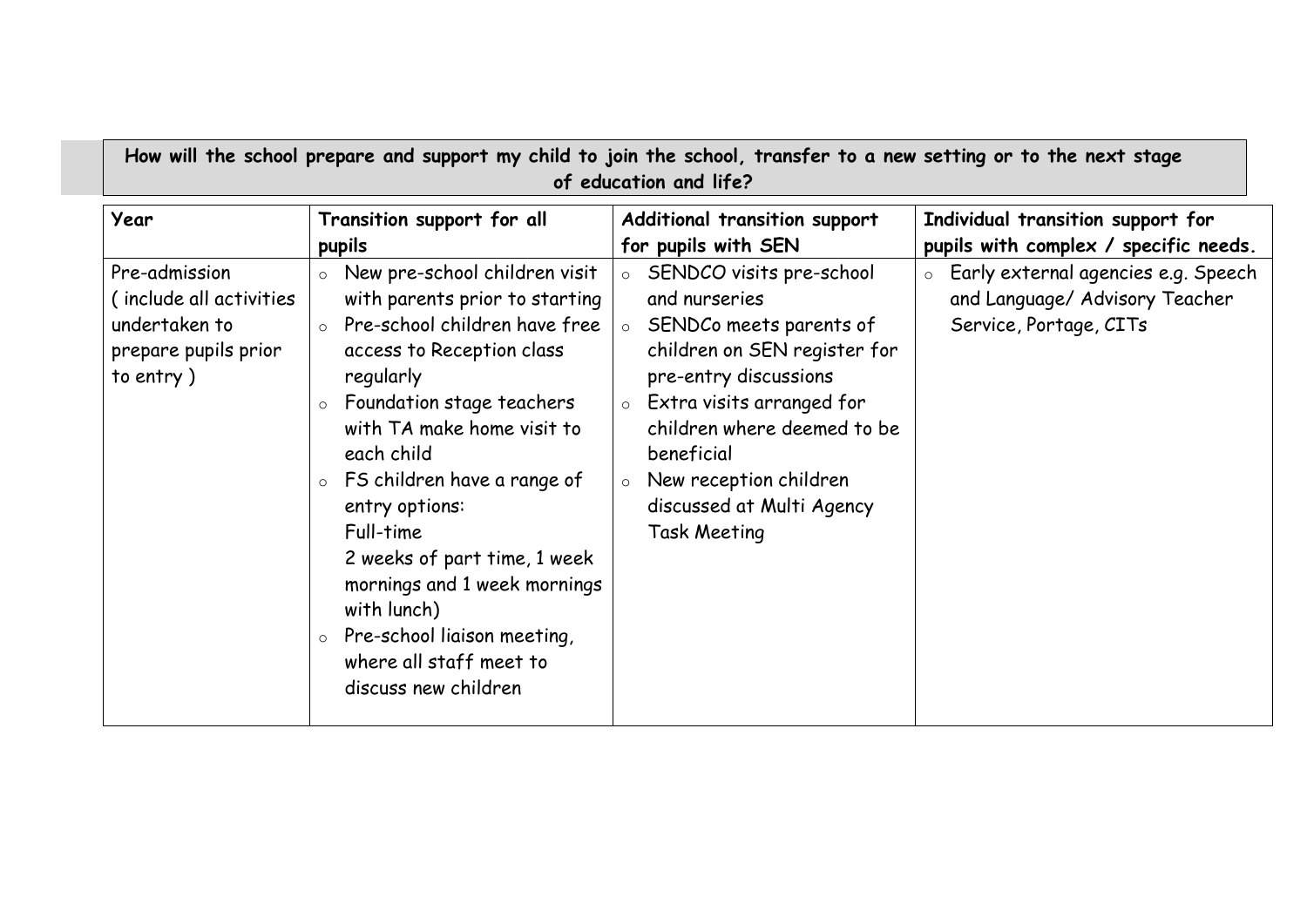| Year to Year<br>transition | Class visit to new classroom<br>Transition books and extra<br>Transition meetings with SENDCO,<br>$\circ$<br>$\circ$<br>$\circ$<br>new class teacher and outside<br>visits for vulnerable children<br>and teacher in Summer term<br>Face to face teacher<br>TAs meet new children they<br>agencies, if necessary, prior to<br>$\circ$<br>$\circ$<br>child moving class<br>handover discussions<br>may be working with<br>Year group induction meeting<br>$\circ$<br>for parents at start of<br>Autumn Term<br>Handover of all<br>$\circ$<br>documentation, IEPs etc to<br>new teacher                   |
|----------------------------|---------------------------------------------------------------------------------------------------------------------------------------------------------------------------------------------------------------------------------------------------------------------------------------------------------------------------------------------------------------------------------------------------------------------------------------------------------------------------------------------------------------------------------------------------------------------------------------------------------|
| In-year admissions         | Parent and child pre-entry<br>Extra visits arranged for<br>Transition meetings with SENDCO,<br>$\circ$<br>$\circ$<br>$\circ$<br>children where deemed to be<br>new class teacher and outside<br>tour of school by HT. Meet<br>with Class teacher, TAs,<br>beneficial<br>agencies, if necessary, prior to<br>child moving school.<br>children<br>TAs meet new children they<br>$\circ$<br>Pre-admission day in school<br>will be working with<br>$\circ$<br>'Buddy' arranged for first<br>$\circ$<br>days<br>Tour of school for child by<br>children<br>School prospectus given to<br>$\circ$<br>parents |